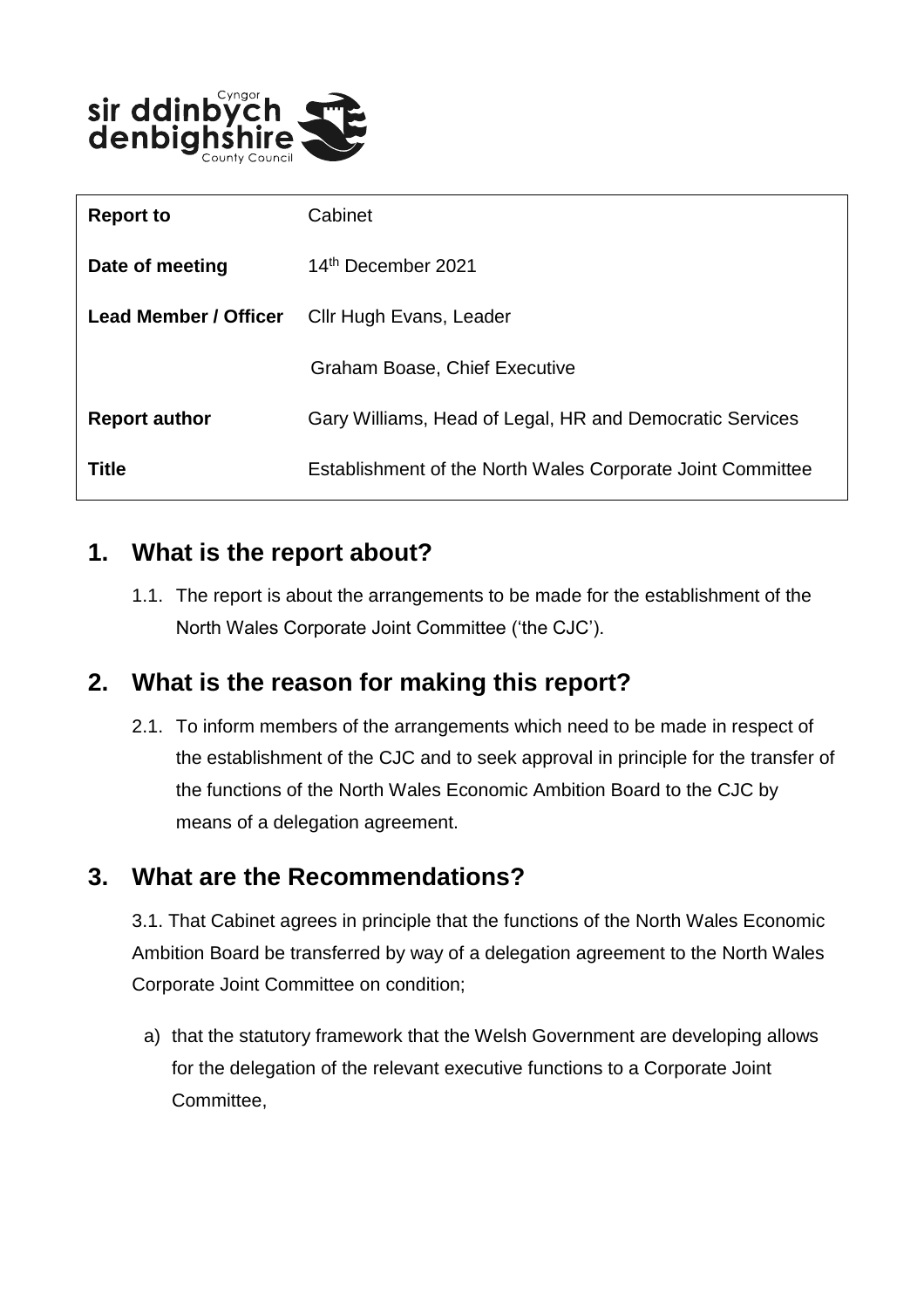b) that the North Wales Corporate Joint Committee agrees to establishment of a Sub-Committee, with membership to be agreed with the Councils, to undertake the functions of the Economic Ambition Board.

This transition is proposed in order to achieve a streamlined governance model, avoiding duplication. A further detailed report on the framework for implementation will be presented to a subsequent meeting of the Cabinet.

### **4. Report details**

- 4.1. The North Wales Corporate Joint Committees Regulations 2021 created the CJC with effect from 1<sup>st</sup> April 2021.
- 4.2. The CJC has the functions of preparing a Strategic Development Plan and a Regional Transport Plan. It also has a broad economic well-being power. The CJC is required to exercise these functions from 30<sup>th</sup> June 2022.
- 4.3. The report attached as Appendix 1 to this report is a standard report which is to be considered by the Cabinet or Executive equivalent of each of the six North Wales principal councils at their respective meetings in December 2021.
- 4.4. The purpose of the report contained in Appendix 1 is to set out the arrangements which need to be made to ensure that the CJC is properly established and in a position to exercise its functions by  $30<sup>th</sup>$  June 2022. These include the requirement for the CJC to set a budget for financial year 2022/23 by no later than 31<sup>st</sup> January 2022.
- 4.5. Appendix 1 also sets out the rationale for the proposed transfer of the functions of the North Wales Economic Ambition Board ('the EAB') to the CJC by means of a delegation agreement. The proposal is that the functions of the EAB would be delegated to a sub-committee of the CJC.
- 4.6. This transition is proposed in order to take advantage of the fact that the CJC, unlike the EAB, is a separate corporate entity which is able to enter into legal agreements in its own right. The proposed model is intended to provide a streamlined model of governance avoiding duplication and convoluted back to back legal agreements.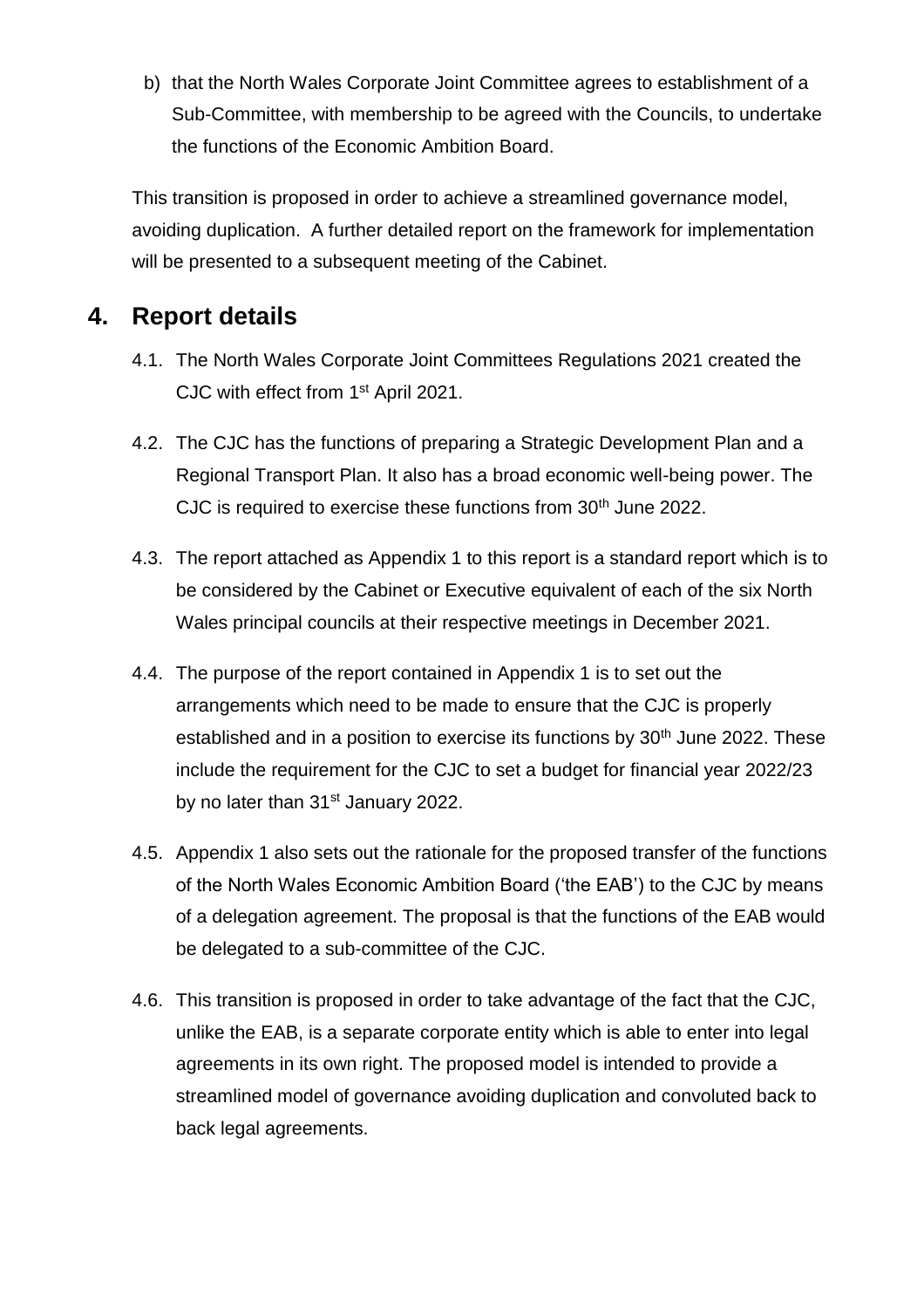- 4.7. Appendix 1 sets out the principles which have been agreed by Chief Executives and Leaders as the basis upon which any transition should be implemented.
- 4.8. The decision sought by this report is an in principle decision which is dependent upon the Welsh Government developing an appropriate legislative framework to allow the delegation of the functions of the EAB to the CJC. The Welsh Government is developing further regulations and statutory guidance relating to the operation of CJCs and it is important that these provide the necessary statutory basis upon which the proposed transition may proceed.
- 4.9. In the meantime, a Welsh Government grant of £250K has been provided to the region for the purpose of enhanced project management capacity and commissioning professional assistance (including external legal advice) to support implementation of, and transition to the CJC. This work is being led by Gwynedd County Council on behalf of the region and is being overseen by the Chief Executives and Leaders.
- 4.10.Further reports will be brought to Cabinet in respect of the establishment of the CJC in due course.

### **5. How does the decision contribute to the Corporate Priorities?**

5.1. The functions of the CJC are consistent with the Council's priorities for economic prosperity and connected communities

## **6. What will it cost and how will it affect other services?**

6.1. The costs of the establishment of the CJC and the transition of the EAB to the CJC are proposed to be covered by the grant of £250K which has been provided to the region by Welsh Government. The in principle decision sought by this report will not have any direct financial costs. There will however be ongoing administrative costs associated with the administration of the CJC and the implementation of its functions. The CJC will be required to set a budget for financial year 2022/23 by 31st January 2022 and agree the contribution to be made by each of the local authorities.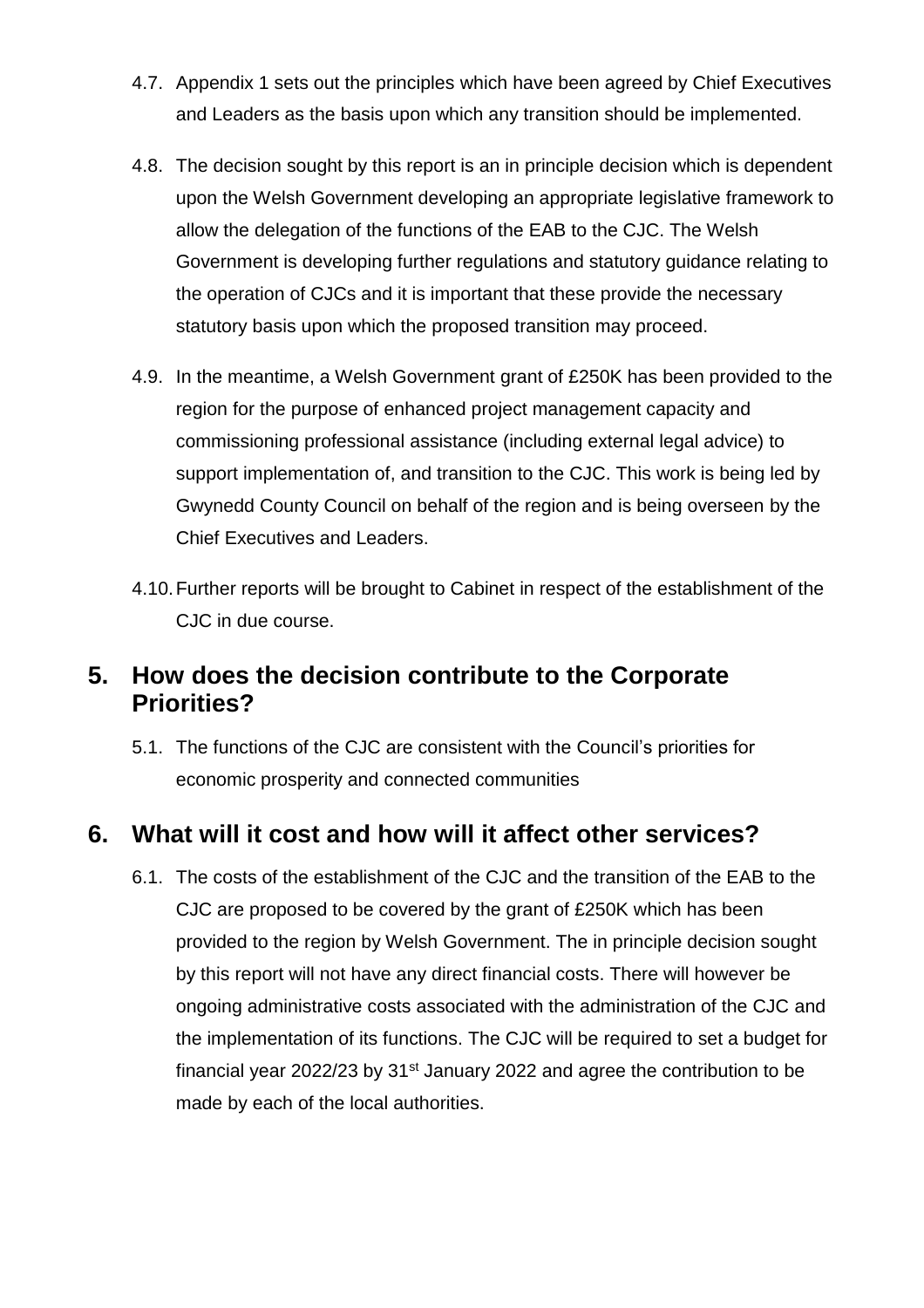## **7. What are the main conclusions of the Well-being Impact Assessment?**

7.1. A well-being assessment has not been prepared in respect of this in principle decision. An assessment will be prepared before final consideration of the matter.

## **8. What consultations have been carried out with Scrutiny and others?**

8.1. There has not been a specific consultation with Scrutiny. There have been member workshops to discuss the proposals to create CJCs as these emerged through the legislative process and in respect of the draft statutory guidance issued by Welsh Government in respect of the operation of the CJC.

## **9. Chief Finance Officer Statement**

9.1. The direct financial consequences are set out clearly in Section 6. It should be noted that the initial budget is still yet to be agreed but is likely to include the core governance functions/posts which will not be too onerous. I am confident that corporate funding will be available to fund this initial contribution. However, it will be vitally important that officers and Members ensure that value for money is maintained when additional functions and responsibilities are transferred to the CJC which is likely to increase Local Authorities' contributions going forward.

### **10. What risks are there and is there anything we can do to reduce them?**

- 10.1.There is a risk that if the EAB is not transferred into the CJC it will not be able to take advantage of the more streamlined governance model that the CJC offers. This could lead to regional duplication, increased costs and increased pressure on capacity to serve both bodies.
- 10.2.There is a risk that the emerging legislative framework does not adequately provide for the sort of delegation agreement that is envisaged for the EAB.